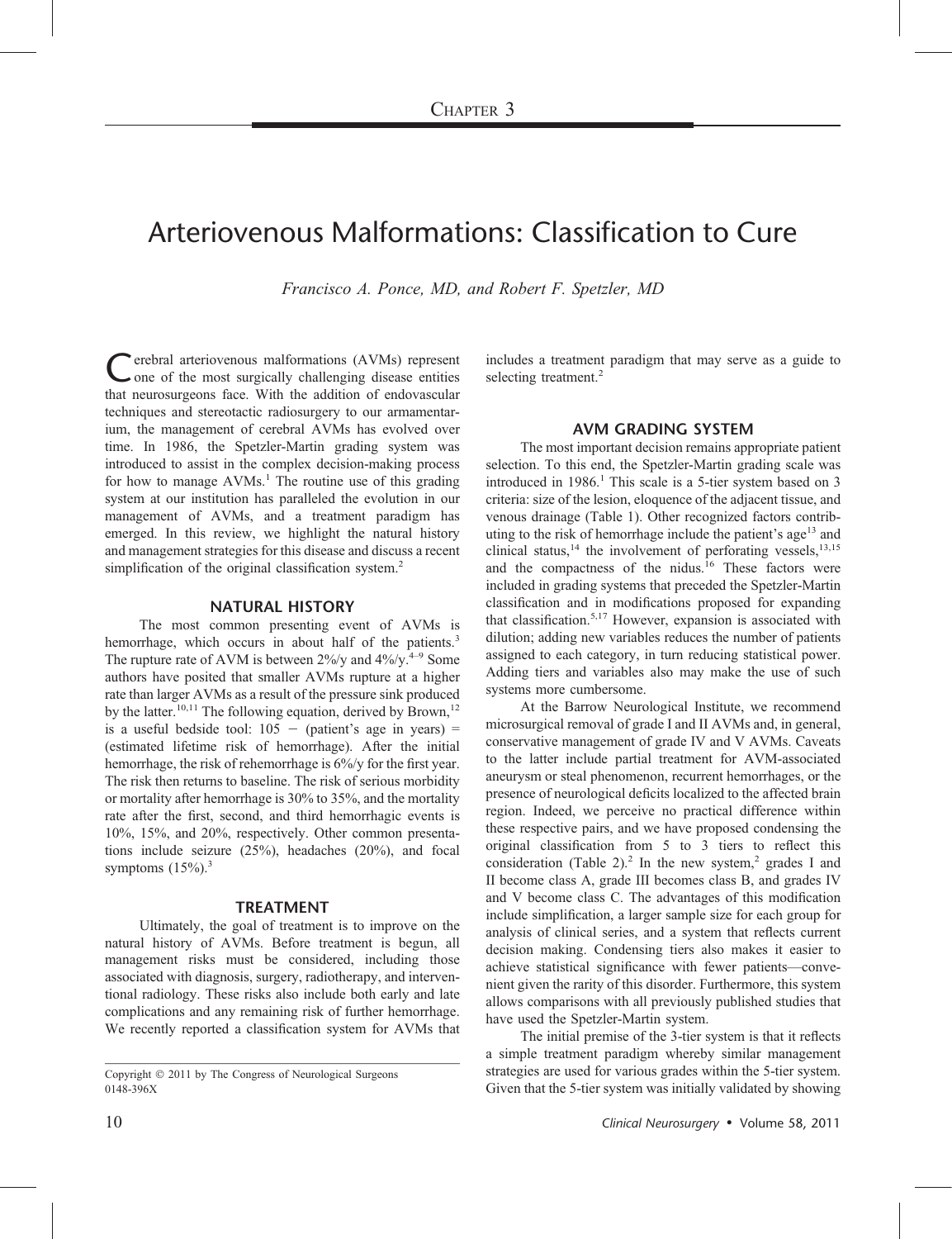|  |  | TABLE 1. Spetzler-Martin Grading System <sup>a</sup> |  |  |
|--|--|------------------------------------------------------|--|--|
|--|--|------------------------------------------------------|--|--|

| <b>Feature</b>              | <b>Points Assigned</b> |  |
|-----------------------------|------------------------|--|
| Size of AVM                 |                        |  |
| Small ( $<$ 3 cm)           |                        |  |
| Medium $(3-6 \text{ cm})$   | $\mathfrak{D}$         |  |
| Large ( $> 6$ cm)           | 3                      |  |
| Eloquence of adjacent brain |                        |  |
| Noneloquent                 |                        |  |
| Eloquent                    |                        |  |
| Pattern of venous drainage  |                        |  |
| Superficial only            |                        |  |
| Deep                        |                        |  |

a From Spetzler RF, Martin NA. A proposed grading system for arteriovenous malformations. J Neurosurg. 1986;65(4):476-483. Used with permission from the Journal of Neurosurgery.<sup>1</sup>

its correlation with surgical outcomes, we conducted an analysis of previously published data in which AVM surgical outcomes were stratified on the basis of Spetzler-Martin grade to determine whether the correlations held for the 3-tier system. We found that the smallest differences existed between grades I and II (insignificant) and between grades IV and V (significant but correspondingly small relative risk).<sup>2</sup> Thus, when considered as a tool for estimating surgical risk, those combinations of grades are associated with similar surgical risk. We also showed that the new system retains the predictive accuracy of outcomes validated in the 5-tier system for the studies evaluated. $2$ 

## TREATMENT MODALITIES

Recommendations for management are made on a caseby-case basis. Although microsurgical removal remains the standard for definitive treatment, endovascular neurosurgery and stereotactic radiosurgery are also established treatment modalities for AVMs. We do not recommend partial treatment except in the context of steal phenomenon and AVMs

| <b>TABLE 2.</b> Three-Tier Classification of Cerebral |  |  |  |  |
|-------------------------------------------------------|--|--|--|--|
| Arteriovenous Malformations <sup>a</sup>              |  |  |  |  |

| <b>Class</b> | <b>Spetzler-Martin Grade</b> | <b>Management</b>       |  |
|--------------|------------------------------|-------------------------|--|
| A            | I, II                        | Surgical resection      |  |
| B            | Ш                            | Multimodality treatment |  |
| C            | IV. V                        | No treatment            |  |

a Exceptions for treatment of Class C AVMs include recurrent hemorrhages, progressive neurological deficits, steal-related symptoms, and AVM-related aneurysms. From Spetzler RF, Ponce FA. A 3-tier classification of cerebral arteriovenous malformations. J Neurosurg. 2011;114(3):842-849. Used with permission from the Journal of Neurosurgery.<sup>2</sup>

associated with a feeding-vessel aneurysm because it may worsen the natural history of the AVM.<sup>18</sup>

#### Microsurgical Resection

Microsurgical resection is the first line of treatment for class A AVMs. In our practice, neuronavigation and intraoperative digital subtraction angiography are used in the treatment of all AVMs. During the past decade, we have also adopted the routine use of microscope-integrated indocyanine green (ICG) fluorescent angiography during resection of AVMs.<sup>19</sup> This quick, safe, inexpensive technique facilitates resection by providing immediate high-resolution identification of surface feeding arteries and draining veins. It can also be used to distinguish AVM vessels from normal vessels and arteries from veins on the basis of the timing of the fluorescence. Because ICG angiography provides only a surface view, it is less useful with deep-seated lesions or when AVM vessels are not on the surface. Traditional angiography is thus required to confirm the absence of residual early venous drainage. Angiography with ICG complements rather than replaces digital subtraction angiography, although ICG may decrease the need for multiple angiographic studies during a single case. Some pearls that we have found particularly useful for microsurgical resection include (1) absolute hemostasis with bipolar cauterization, rather than with tamponading with telfas, because persistent bleeding usually indicates persistent AVM; (2) alternating the use of 2 nonstick bipolar forceps while 1 sits in ice water, given the requirement for prolonged coagulation for hemostasis of AVM vessels; and (3) patience.

## Endovascular Embolization

Although endovascular therapy is typically used as an adjunct to surgery, reports of curative embolization are increasing.20,21 Onyx (ev3, Irvine, California) has been an excellent addition to the endovascular armamentarium, although it is still occupies mass. When Onyx is used as an adjunct to surgical resection, it can be cut or removed with an ultrasonic aspirator. However, its administration is not free of risk. One study showed that 16% of patients with class A AVMs suffered a decline in their modified Rankin Scale score after embolization.<sup>22</sup>

## Stereotactic Radiosurgery

Stereotactic radiosurgery can produce an angiographic and clinical cure in many patients, particularly in those with small AVMs. However, radiosurgery offers no protection from hemorrhage for at least 2 years and may leave a residual lesion. Furthermore, radiation necrosis remains a risk. One advantage is that the effect of radiation in reducing the size of the AVM or modifying the quality of the AVM vessel walls may make surgery easier to perform.<sup>23</sup>